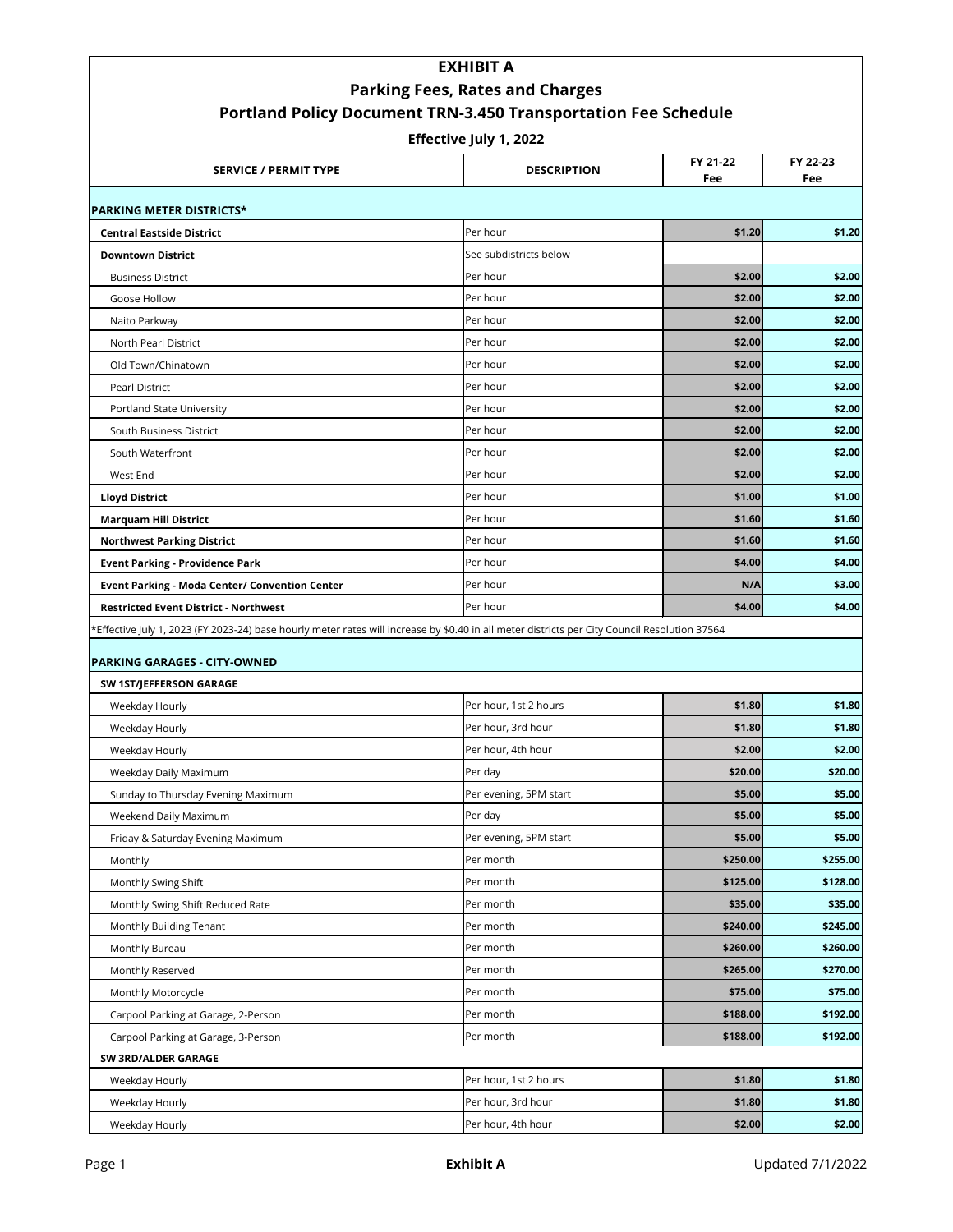| <b>EXHIBIT A</b>                                                                                                |                        |          |          |
|-----------------------------------------------------------------------------------------------------------------|------------------------|----------|----------|
| <b>Parking Fees, Rates and Charges</b><br><b>Portland Policy Document TRN-3.450 Transportation Fee Schedule</b> |                        |          |          |
|                                                                                                                 |                        |          |          |
|                                                                                                                 |                        | FY 21-22 | FY 22-23 |
| <b>SERVICE / PERMIT TYPE</b>                                                                                    | <b>DESCRIPTION</b>     | Fee      | Fee      |
| SW 3RD/ALDER GARAGE (Continued)                                                                                 |                        |          |          |
| Weekday Daily Maximum                                                                                           | Per day                | \$18.00  | \$18.00  |
| Sunday to Thursday Evening Maximum                                                                              | Per evening, 5PM start | \$5.00   | \$5.00   |
| Weekend Daily Maximum                                                                                           | Per day                | \$5.00   | \$5.00   |
| Friday & Saturday Evening Maximum                                                                               | Per evening, 5PM start | \$5.00   | \$5.00   |
| Monthly                                                                                                         | Per month              | N/A      | N/A      |
| Monthly Swing Shift                                                                                             | Per month              | \$144.00 | \$144.00 |
| Monthly Swing Shift Reduced Rate                                                                                | Per month              | \$35.00  | \$35.00  |
| Monthly Building Tenant                                                                                         | Per month              | \$225.00 | \$238.00 |
| Monthly Reserved                                                                                                | Per month              | \$282.00 | \$290.00 |
| Monthly Motorcycle                                                                                              | Per month              | \$75.00  | \$75.00  |
| Carpool Parking at Garage, 2-Person                                                                             | Per month              | \$183.00 | \$194.00 |
| Carpool Parking at Garage, 3-Person                                                                             | Per month              | \$183.00 | \$194.00 |
| SW 10TH/YAMHILL GARAGE                                                                                          |                        |          |          |
| Weekday Hourly                                                                                                  | Per hour, 1st 2 hours  | \$1.80   | \$1.80   |
| Weekday Hourly                                                                                                  | Per hour, 3rd hour     | \$1.80   | \$1.80   |
| Weekday Hourly                                                                                                  | Per hour, 4th hour     | \$2.00   | \$2.00   |
| Weekday Daily Maximum                                                                                           | Per day                | \$16.00  | \$16.00  |
| Sunday to Thursday Evening Maximum                                                                              | Per evening, 5PM start | \$5.00   | \$5.00   |
| Weekend Daily Maximum                                                                                           | Per day                | \$5.00   | \$5.00   |
| Friday & Saturday Evening Maximum                                                                               | Per evening, 5PM start | \$5.00   | \$5.00   |
| Monthly                                                                                                         | Per month              | N/A      | N/A      |
| Monthly Swing Shift                                                                                             | Per month              | \$141.00 | \$141.00 |
| Monthly Swing Shift Reduced Rate                                                                                | Per month              | \$35.00  | \$35.00  |
| Monthly Building Tenant                                                                                         | Per month              | \$242.00 | \$255.00 |
| Monthly Reserved                                                                                                | Per month              | \$281.00 | \$296.00 |
| Monthly Motorcycle                                                                                              | Per month              | \$75.00  | \$75.00  |
| Carpool Parking at Garage, 2-Person                                                                             | Per month              | \$182.00 | \$193.00 |
| Carpool Parking at Garage, 3-Person                                                                             | Per month              | \$182.00 | \$193.00 |
| <b>Bicycle Room</b>                                                                                             | Per month              | \$20.00  | \$20.00  |
| SW 4TH/YAMHILL GARAGE                                                                                           |                        |          |          |
| Weekday Hourly                                                                                                  | Per hour, 1st 2 hours  | \$1.80   | \$1.80   |
| Weekday Hourly                                                                                                  | Per hour, 3rd hour     | \$1.80   | \$1.80   |
| Weekday Hourly                                                                                                  | Per hour, 4th hour     | \$2.00   | \$2.00   |
| Weekday Daily Maximum                                                                                           | Per day                | \$18.00  | \$18.00  |
| Sunday to Thursday Evening Maximum                                                                              | Per evening, 5PM start | \$5.00   | \$5.00   |
| Weekend Daily Maximum                                                                                           | Per day                | \$5.00   | \$5.00   |
| Friday & Saturday Evening Maximum                                                                               | Per hour, 5PM start    | \$5.00   | \$5.00   |
| Monthly                                                                                                         | Per month              | N/A      | N/A      |
| Monthly Building Tenant                                                                                         | Per month              | N/A      | N/A      |
| Monthly Reserved                                                                                                | Per month              | \$279.00 | \$290.00 |
| Monthly Swing Shift                                                                                             | Per month              | \$142.00 | \$142.00 |

Monthly Swing Shift Reduced Rate **Accord Per month** Per month **1997 \$35.00 \$35.00 \$35.00 \$35.00** \$35.00 \$35.00 \$35.00 \$35.00 \$35.00 \$35.00 \$35.00 \$35.00 \$35.00 \$35.00 \$35.00 \$35.00 \$35.00 \$35.00 \$35.00 \$35.00 \$1.1 \$1.1 \$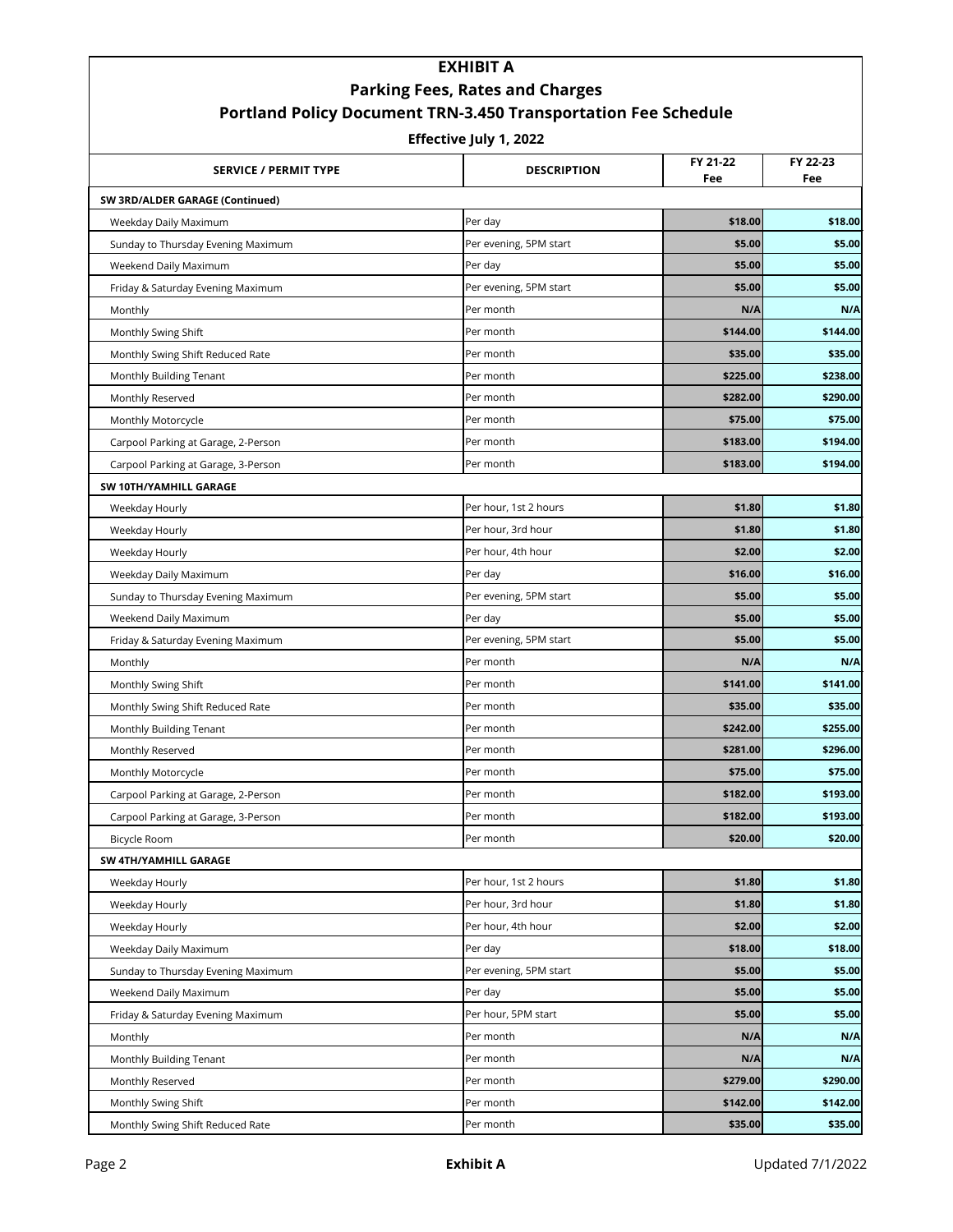| <b>EXHIBIT A</b>                                                                                                |                        |          |          |
|-----------------------------------------------------------------------------------------------------------------|------------------------|----------|----------|
| <b>Parking Fees, Rates and Charges</b><br><b>Portland Policy Document TRN-3.450 Transportation Fee Schedule</b> |                        |          |          |
|                                                                                                                 |                        |          |          |
|                                                                                                                 |                        | FY 21-22 | FY 22-23 |
| <b>SERVICE / PERMIT TYPE</b>                                                                                    | <b>DESCRIPTION</b>     | Fee      | Fee      |
| SW 4TH/YAMHILL GARAGE (Continued)                                                                               |                        |          |          |
| Monthly Motorcycle                                                                                              | Per month              | \$75.00  | \$75.00  |
| Carpool Parking at Garage, 2-Person                                                                             | Per month              | \$180.00 | \$191.00 |
| Carpool Parking at Garage, 3-Person                                                                             | Per month              | \$180.00 | \$191.00 |
| SW NAITO/DAVIS GARAGE (OLD TOWN)                                                                                |                        |          |          |
| Weekday Hourly                                                                                                  | Per hour, 1st 2 hours  | \$1.80   | \$1.80   |
| Weekday Hourly                                                                                                  | Per hour, 3rd hour     | \$1.80   | \$1.80   |
| Weekday Hourly                                                                                                  | Per hour, 4th hour     | \$2.00   | \$2.00   |
| Weekday Daily Maximum                                                                                           | Per day                | \$18.00  | \$18.00  |
| Sunday to Thursday Evening Maximum                                                                              | Per evening, 5PM start | \$5.00   | \$5.00   |
| Weekend Daily Maximum                                                                                           | Per day                | \$5.00   | \$5.00   |
| Friday & Saturday Evening Maximum                                                                               | Per evening, 5PM start | \$6.00   | \$6.00   |
| Monthly                                                                                                         | Per month              | \$225.00 | \$225.00 |
| Monthly Swing Shift                                                                                             | Per month              | \$113.00 | \$113.00 |
| Monthly Swing Shift Reduced Rate                                                                                | Per month              | \$35.00  | \$35.00  |
| Monthly Building Tenant                                                                                         | Per month              | \$215.00 | \$215.00 |
| Monthly Reserved                                                                                                | Per month              | \$240.00 | \$240.00 |
| Monthly Motorcycle                                                                                              | Per month              | \$75.00  | \$75.00  |
| Carpool Parking at Garage, 2-Person                                                                             | Per month              | \$169.00 | \$169.00 |
| Carpool Parking at Garage, 3-Person                                                                             | Per month              | \$169.00 | \$169.00 |
| <b>ALL CITY-OWNED GARAGES</b>                                                                                   |                        |          |          |
| Garage Access Card Deposit (Refundable)                                                                         | Each                   | \$20.00  | \$20.00  |
| Garage Access Card Replacement                                                                                  | Each                   | \$10.00  | \$10.00  |
|                                                                                                                 |                        |          |          |
| <b>PARKING PERMITS</b>                                                                                          |                        |          |          |
| <b>Area Parking Permit Program (APPP)</b>                                                                       |                        |          |          |
| APPP Annual Permit**                                                                                            |                        |          |          |
| Zone A (Goose Hollow Foothills League, SW Hills Residential League)                                             | Per year               | \$75.00  | \$75.00  |
| Zone B (Goose Hollow Foothills League (Gander Ridge), SW Hills<br>Residential League)                           | Per year               | \$75.00  | \$75.00  |
| Zone C (Homestead)                                                                                              | Per year               | \$75.00  | \$75.00  |
| Zone D (Homestead)                                                                                              | Per year               | \$75.00  | \$75.00  |
| Zone E (Homestead, SW Hills Residential League)                                                                 | Per year               | \$75.00  | \$75.00  |
| Zone F (South Portland, Lair Hill)                                                                              | Per year               | \$75.00  | \$75.00  |
| Zone G (Central Eastside)                                                                                       | Per year               | \$75.00  | \$75.00  |
| Zone H (South Portland, Lair Hill)                                                                              | Per year               | \$75.00  | \$75.00  |
| Zone I (South Portland, Lair Hill)                                                                              | Per year               | \$75.00  | \$75.00  |
| Zone J (Eliot)                                                                                                  | Per year               | \$75.00  | \$75.00  |
|                                                                                                                 | Per year               | \$75.00  | \$75.00  |
| Zone K (Northwest)                                                                                              |                        | \$75.00  | \$75.00  |
| Zone L (Hosford Abernathy)                                                                                      | Per year               | \$75.00  | \$75.00  |
| Zone M (Northwest, Hillside)                                                                                    | Per year<br>Per year   | \$75.00  | \$75.00  |
| Zone N (Central Eastside)                                                                                       |                        | \$75.00  | \$75.00  |
| Zone R (Eastmoreland)                                                                                           | Per year<br>Per year   | \$75.00  | \$75.00  |
| Zone S (Buckman)                                                                                                |                        |          |          |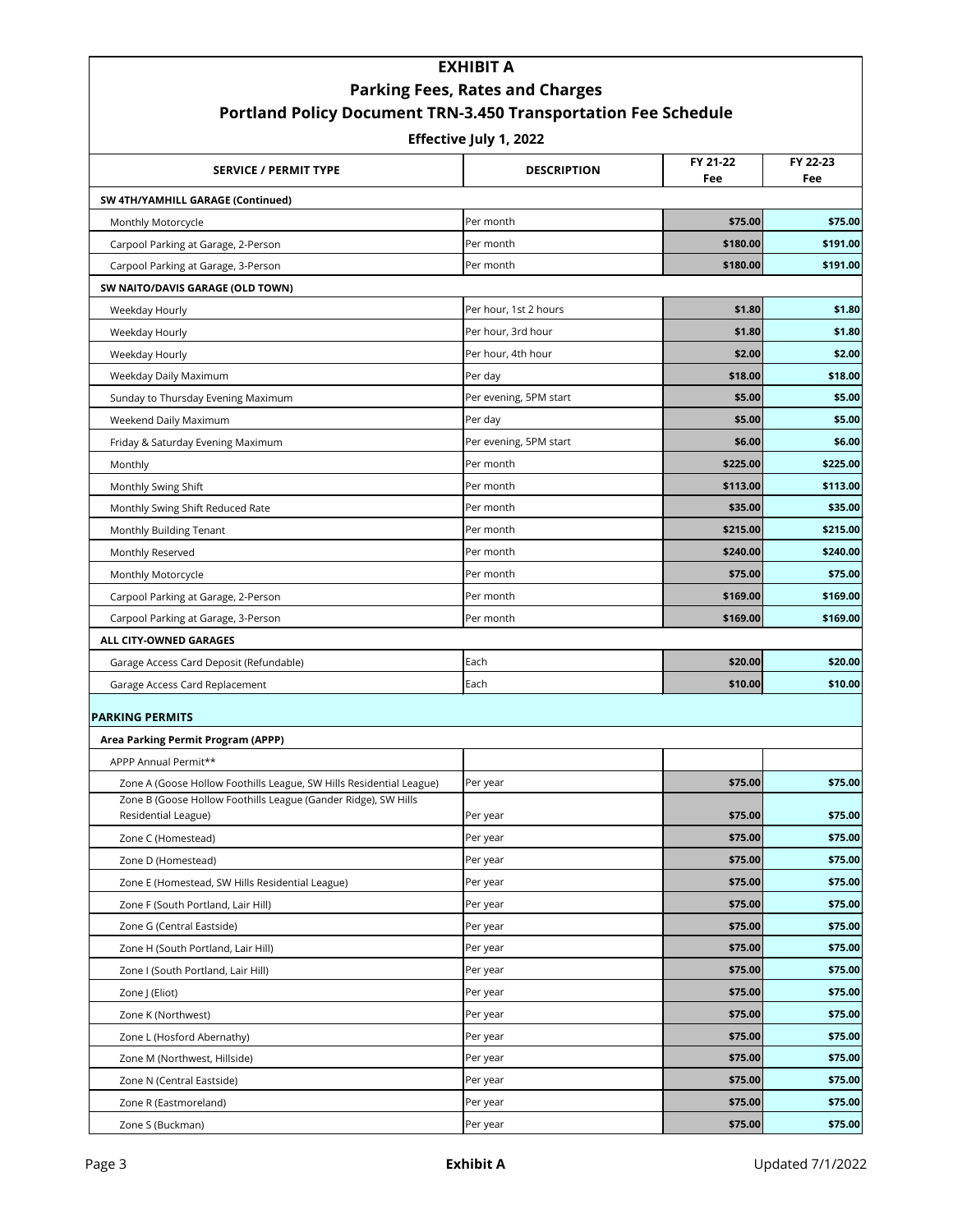| <b>EXHIBIT A</b><br><b>Parking Fees, Rates and Charges</b>                                                                |                                                |                                               |          |
|---------------------------------------------------------------------------------------------------------------------------|------------------------------------------------|-----------------------------------------------|----------|
|                                                                                                                           |                                                |                                               |          |
|                                                                                                                           | <b>Effective July 1, 2022</b>                  |                                               |          |
| <b>SERVICE / PERMIT TYPE</b>                                                                                              | <b>DESCRIPTION</b>                             | FY 21-22                                      | FY 22-23 |
|                                                                                                                           |                                                | Fee                                           | Fee      |
| Area Parking Permit Program (APPP) (Continued)                                                                            |                                                |                                               |          |
| Zone T (Buckman)                                                                                                          | Per year                                       | \$75.00                                       | \$75.00  |
| Zone U (Buckman)                                                                                                          | Per year                                       | \$75.00                                       | \$75.00  |
| APPP Permit Surcharges                                                                                                    | Per year, in addition to Annual Permit         |                                               |          |
| Zone G (Central Eastside)                                                                                                 | May 2022: \$295<br>May 2023: \$TBD             | Surcharge amount recommended by<br><b>SAC</b> |          |
|                                                                                                                           | May 2022: \$295                                | Surcharge amount recommended by               |          |
| Zone N (Central Eastside)                                                                                                 | May 2023: \$TBD                                | <b>SAC</b>                                    |          |
| Zone M (Northwest, Hillsdale)                                                                                             | September 2021: \$120<br>September 2022: \$TBD | Surcharge amount recommended by<br><b>SAC</b> |          |
| APPP Guest Use "Daily" Permit                                                                                             | Per book of 10                                 | \$15.00                                       | \$15.00  |
| <b>APPP Civil Penalty</b>                                                                                                 | Per finding of abuse                           | \$375.00                                      | \$375.00 |
| ** Effective July 1, 2023 (FY 2023-24) APPP Annual Permit rates will increase by \$7.50 per City Council Resolution 37564 |                                                |                                               |          |
| <b>Carpool Permits</b>                                                                                                    |                                                |                                               |          |
| Carpool Downtown Area                                                                                                     | Per vehicle, monthly                           | \$146.00                                      | \$146.00 |
| Carpool Lloyd Area                                                                                                        | Per vehicle, monthly                           | \$90.00                                       | \$90.00  |
| Carpool in City-Owned Garages                                                                                             | See Parking Garages above                      |                                               |          |
| <b>Disabled Parking Permits</b>                                                                                           |                                                |                                               |          |
| On-Street - Metered Area - Central Eastside                                                                               | Monthly                                        | \$70.00                                       | \$70.00  |
| On-Street - Metered Area - Downtown                                                                                       | Monthly                                        | \$189.00                                      | \$189.00 |
| On-Street - Metered Area - Lloyd                                                                                          | Monthly                                        | \$106.00                                      | \$106.00 |
| On-Street - Metered Area - Marquam Hill                                                                                   | Monthly                                        | \$189.00                                      | \$189.00 |
| On-Street - Metered Area - Northwest                                                                                      | Monthly                                        | \$189.00                                      | \$189.00 |
|                                                                                                                           |                                                |                                               |          |
| <b>Disabled Parking Scratch-Off Tickets</b><br>On-Street - Metered Area - Central Eastside - 3-Hour Max                   | Per use                                        | \$2.40                                        | \$2.40   |
|                                                                                                                           |                                                | \$4.80                                        | \$4.80   |
| On-Street - Metered Area - Central Eastside - 4-Hour                                                                      | Per use                                        |                                               |          |
| On-Street - Metered Area - Central Eastside - 6-Hour                                                                      | Per use                                        | \$7.20                                        | \$7.20   |
| On-Street - Metered Area - Central Eastside - All-Day                                                                     | Per use                                        | \$12.00                                       | \$12.00  |
| On-Street - Metered Area - Downtown - 3-Hour Max                                                                          | Per use                                        | \$4.00                                        | \$4.00   |
| On-Street - Metered Area - Downtown - 4-Hour                                                                              | Per use                                        | \$8.00                                        | \$8.00   |
| On-Street - Metered Area - Downtown - 6-Hour                                                                              | Per use                                        | \$12.00                                       | \$12.00  |
| On-Street - Metered Area - Downtown - All-Day                                                                             | Per use                                        | \$22.00                                       | \$22.00  |
| On-Street - Metered Area - Lloyd - 3-Hour Max                                                                             | Per use                                        | \$2.00                                        | \$2.00   |
| On-Street - Metered Area - Lloyd - 4-Hour                                                                                 | Per use                                        | \$4.00                                        | \$4.00   |
| On-Street - Metered Area - Lloyd - 6-Hour                                                                                 | Per use                                        | \$6.00                                        | \$6.00   |
| On-Street - Metered Area - Lloyd - All-Day                                                                                | Per use                                        | \$10.00                                       | \$10.00  |
| On-Street - Metered Area - Marquam Hill - 3-Hour Max                                                                      | Per use                                        | \$3.20                                        | \$3.20   |
| On-Street - Metered Area - Marquam Hill - 4-Hour                                                                          | Per use                                        | \$6.40                                        | \$6.40   |
| On-Street - Metered Area - Marquam Hill - 6-Hour                                                                          | Per use                                        | \$9.60                                        | \$9.60   |
| On-Street - Metered Area - Marquam Hill - All-Day                                                                         | Per use                                        | \$16.00                                       | \$16.00  |
| On-Street - Metered Area - Northwest - 3-Hour Max                                                                         | Per use                                        | \$3.20                                        | \$3.20   |
| On-Street - Metered Area - Northwest - 4-Hour                                                                             | Per use                                        | \$6.40                                        | \$6.40   |
| On-Street - Metered Area - Northwest - 6-Hour                                                                             | Per use                                        | \$9.60                                        | \$9.60   |
| On-Street - Metered Area - Northwest - All-Day                                                                            | Per use                                        | \$16.00                                       | \$16.00  |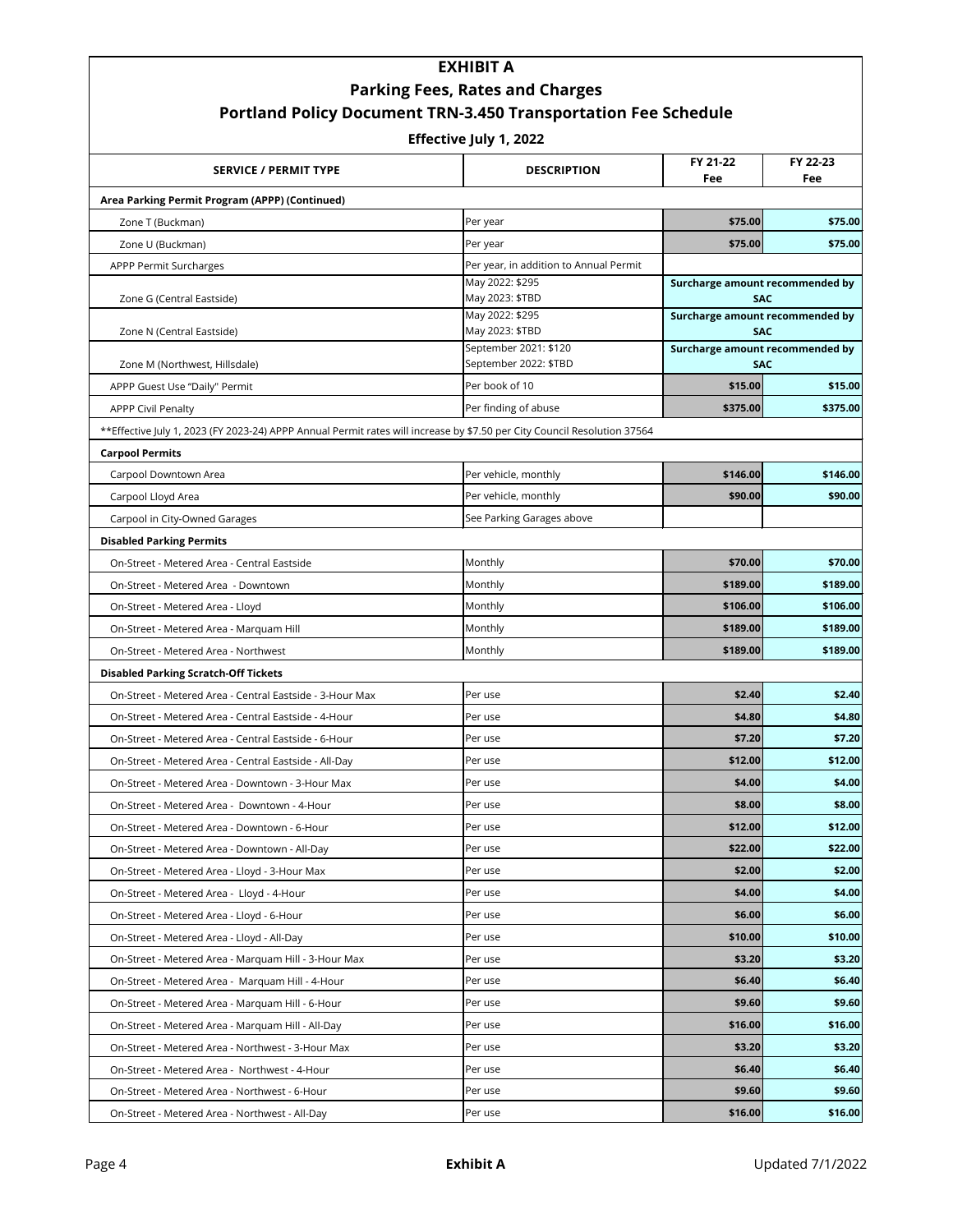## **EXHIBIT A Parking Fees, Rates and Charges Portland Policy Document TRN-3.450 Transportation Fee Schedule**

## **Effective July 1, 2022**

| <b>SERVICE / PERMIT TYPE</b>                                                                             | <b>DESCRIPTION</b>                                                   | FY 21-22      | FY 22-23      |
|----------------------------------------------------------------------------------------------------------|----------------------------------------------------------------------|---------------|---------------|
|                                                                                                          |                                                                      | Fee           | Fee           |
| <b>Special Parking Permits (Annual)</b>                                                                  | Per year, allows 30-minute stays in any                              |               |               |
| Commercial Users (Other Vehicles - Any Loading Zone)***                                                  | loading zone                                                         | \$600.00      | \$690.00      |
|                                                                                                          | Per year, allows 30-minute stays in two                              |               |               |
| Delivery Users (Other Vehicles - Two Specific Loading Zones)***                                          | specific loading zones                                               | \$180.00      | \$216.00      |
|                                                                                                          | Per year, allows 15 minute stay in meter                             |               |               |
| Messenger Users***                                                                                       | or any loading zone                                                  | \$180.00      | \$216.00      |
|                                                                                                          | Per year, allows various length stays in                             |               |               |
| Government Users - Meter Area Permit                                                                     | metered spaces                                                       | \$940.00      | \$940.00      |
| Government Users - Non-Meter Area Permit                                                                 | Per year, allows various length stays in<br>non-metered spaces       | \$180.00      | \$180.00      |
|                                                                                                          | Per year, allows all-day stays in metered                            |               |               |
| Maintenance Users (Maintenance, Service, or Repair)***                                                   | spaces                                                               | \$1,380.00    | \$1,656.00    |
|                                                                                                          | Per year, allows 2 hour stays in metered                             |               |               |
| <b>Media Users</b>                                                                                       | spaces                                                               | \$660.00      | \$660.00      |
|                                                                                                          | Per year, allows various stays in metered                            |               |               |
| Non-Profit Users                                                                                         | spaces                                                               | \$70.00       | \$70.00       |
| *** FY 2022-23 rates are effective January 1, 2023                                                       |                                                                      |               |               |
| <b>Special Parking Permits (Single Use Permit)</b>                                                       |                                                                      |               |               |
| Governmental Agencies - Meter Area "Scratch Off" Permit                                                  | Per book of 10 coupons                                               | \$115.00      | \$115.00      |
|                                                                                                          |                                                                      |               |               |
| <b>Valet Parking Permits</b>                                                                             |                                                                      |               |               |
| Valet Space Installation                                                                                 | Per space                                                            | \$485.00      | \$485.00      |
| Valet Annual Permit                                                                                      |                                                                      | \$100.00      | \$100.00      |
| A - 6PM to 12AM Mon-Sat and 4PM to 12AM Sun (1 hour paid parking                                         | Per location, per year, in addition to Valet                         |               |               |
| Mon-Sat and 3 hour paid parking Sun)                                                                     | <b>Annual Permit</b>                                                 | \$410.00      | \$410.00      |
| B - 5PM to 12AM Mon-Sat and 4PM to 12AM Sun (2 hour paid parking<br>Mon-Sat and 3 hour paid parking Sun) | Per location, per year, in addition to Valet<br><b>Annual Permit</b> | \$680.00      | \$680.00      |
|                                                                                                          | Per location, per year, in addition to Valet                         |               |               |
| C - 6PM to 12AM All days (1 hour paid parking all days)                                                  | <b>Annual Permit</b>                                                 | \$320.00      | \$320.00      |
|                                                                                                          | Per location, per year, in addition to Valet                         |               |               |
| D - 5PM to 12AM All days (2 hour paid parking all days)                                                  | <b>Annual Permit</b>                                                 | \$640.00      | \$640.00      |
| E - All Day Mon-Fri Lloyd Meter District ONLY (10 hours paid parking Mon-                                | Per location, per year, in addition to Valet                         |               |               |
| Fri)                                                                                                     | <b>Annual Permit</b>                                                 | \$815.00      | \$815.00      |
|                                                                                                          |                                                                      |               |               |
| F - Other Locations and Times                                                                            | Varies                                                               | <b>Varies</b> | <b>Varies</b> |
| <b>Other Parking Permits</b>                                                                             |                                                                      |               |               |
| Angle Loading***                                                                                         | Per year                                                             | \$50.00       | \$100.00      |
|                                                                                                          |                                                                      |               |               |
| Child Care Provider Pickup/Drop Off Permit                                                               | Per year, allows 15 minute stays at meter                            | \$50.00       | \$50.00       |
| Parking Climate and Equitable Mobility Transaction Fee (NEW)                                             | Per parking meter or mobile parking<br>meter transaction             | N/A           | \$0.20        |
|                                                                                                          |                                                                      |               |               |
| Driveway Clearances                                                                                      | Each                                                                 | \$360.00      | \$360.00      |
| Mobile Technology Support Fee                                                                            | Per mobile parking meter transaction                                 | \$0.10        | \$0.10        |
|                                                                                                          | Per occurrence; price and restrictions to                            |               |               |
| Other Permits (See Portland City Code 16.20.860)                                                         | be determined by the City Traffic<br>Engineer                        |               |               |
|                                                                                                          |                                                                      |               |               |
| Parking Permits - Unusual Circumstances                                                                  | Each                                                                 | \$90.00       | \$90.00       |
| Parking Permits - Replacements                                                                           | Each                                                                 | \$15.00       | \$15.00       |
| Washington Park Area, Resident                                                                           | Per season, March 1 - September 30                                   | \$10.00       | \$10.00       |
| Washington Park Area, Guest                                                                              | Per book of 10                                                       | \$5.00        | \$5.00        |
| *** FY 2022-23 rates are effective January 1, 2023                                                       |                                                                      |               |               |